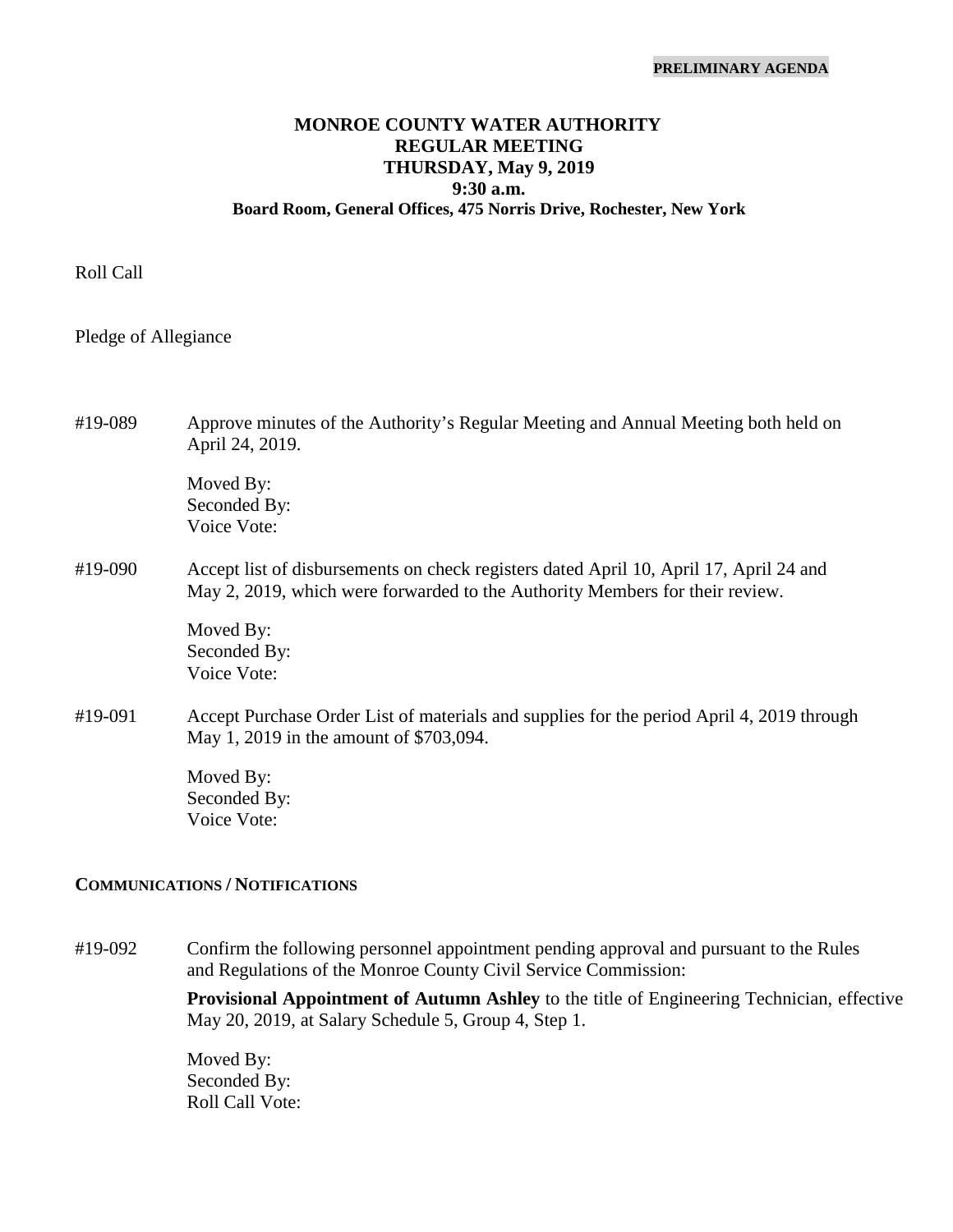#19-093 Confirm the following personnel appointment pending approval and pursuant to the Rules and Regulations of the Monroe County Civil Service Commission:

> **Appointment of Daniel Austin** to the position of Laborer in the Facilities, Fleet and Operations Department at an hourly rate of \$17.14 effective May 28, 2019.

Moved By: Seconded By: Roll Call Vote:

#19-094 Confirm the following personnel appointment pending approval and pursuant to the Rules and Regulations of the Monroe County Civil Service Commission:

> **Provisional Appointment** of Pamela Bernardi to the title of Accountant, effective June 3, 2019 at Salary Schedule 3, Group 2.

Moved By: Seconded By: Roll Call Vote:

### **AUDIT COMMITTEE REPORT**

#19-095 Upon recommendation of the Monroe County Water Authority's Audit Committee, **accept the Independent Auditor's Report on the financial statements for the Deferred Compensation Plan** for the Employees of the Monroe County Water Authority for year ending December 31, 2018.

> Moved By: Seconded By: Roll Call Vote:

#19-096 Upon recommendation of the Monroe County Water Authority's Audit Committee **Authorize the execution of a Professional Services Agreement with Brown & Brown of NY Inc. for Placement of General Insurance Coverage, to serve as Broker of Record and for provision of risk management services** for a period of 1 year, the fee for this service is \$50,000. Brown & Brown of NY Inc. is designated as Broker of Record for MCWA's general insurance program for coverage commencing July 1, 2019.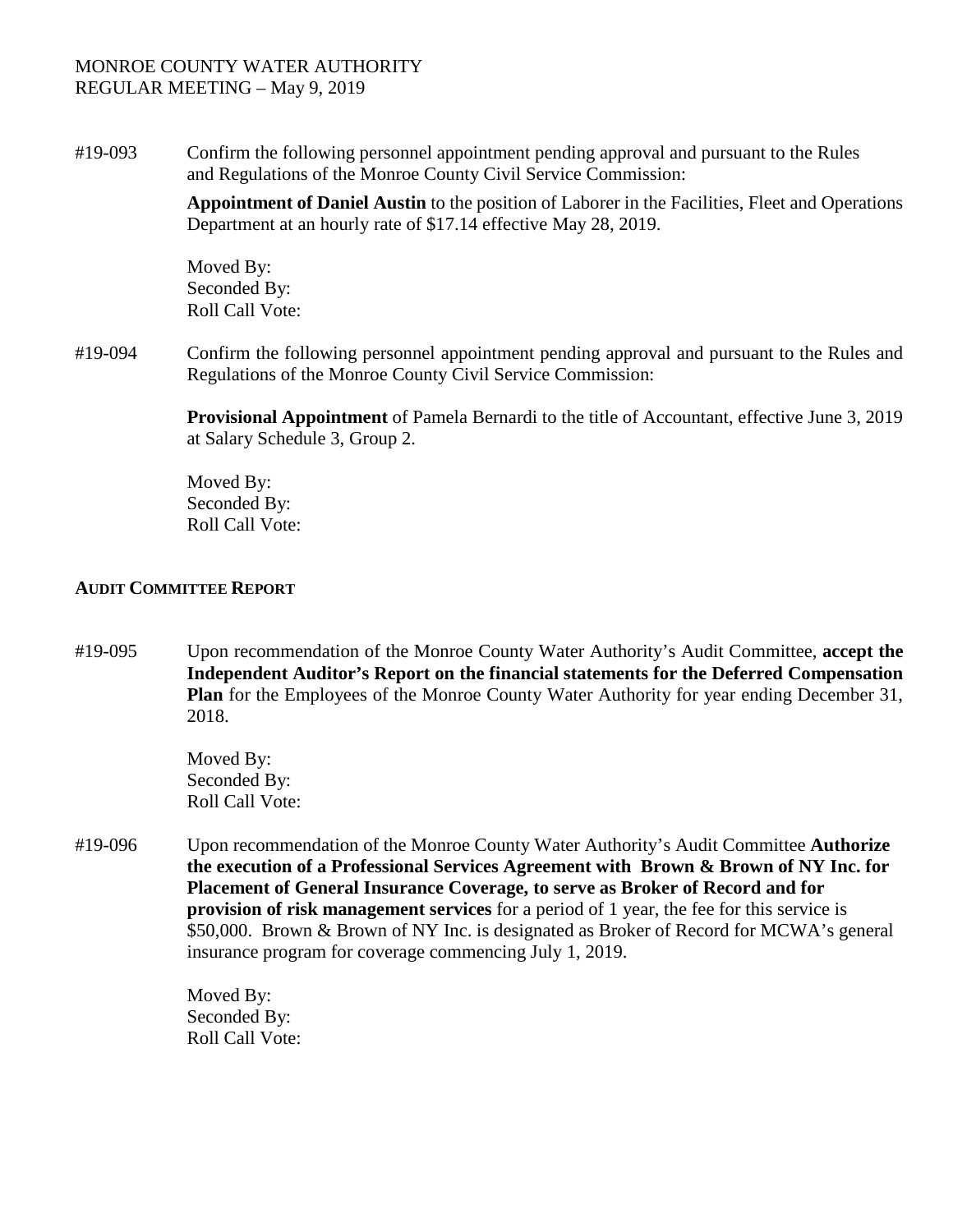#19-097 Upon recommendation of the Monroe County Water Authority's Audit Committee, **Approve proposal as submitted by broker, Brown & Brown of NY Inc. and authorizing to place insurance coverage** to include: General Liability insurance, Public Officials Liability insurance, Employment Practices Liability insurance, Property insurance, Inland Marine insurance, Vehicle insurance, Crime insurance, Flood and Earthquake insurance, Pollution insurance, Owners Contractors Protective insurance, Travel Accident insurance, and Umbrella Excess Liability insurance with the limits of liability and deductibles as proposed and including any fees for service, for an estimated total cost of \$459,171.

> Additionally, Brown & Brown of NY Inc. is directed to obtain quotations for an additional \$40,000,000 of Excess Liability coverage, net of commission, due to MCWA no later than May 27, 2019. The term for insurance coverage is July 1, 2019 through June 30, 2020.

Moved By: Seconded By: Roll Call Vote:

#19-098 Authorize the Executive Director to enter into a **professional services agreement with Barton & Loguidice, DPC** for the Asset Management Software Consulting Services Project with the estimated budget amount of \$35,000 for software upgrade, training, and evaluation services.

> Moved By: Seconded By: Roll Call Vote:

#19-099 Authorize the **award of a unit price contract for the Baker Hill Tank Rehabilitation** project to the low responsive, responsible bidder, Amstar of Western New York, Inc. in the bid amount of \$530,000.

> Moved By: Seconded By: Roll Call Vote:

#19-100 Authorize the **purchase of AutoCAD subscriptions from SHI International Cor**p., (NYS Contract No. PD67647, Group No. 73600, Award No. 22876) for a quoted amount of \$17,015.33.

> Moved By: Seconded By: Roll Call Vote:

#19-101 Authorize the **renewal of annual support contract**s for existing Oracle licenses from Oracle Corp. under NYS OGS Contract #PM20940 for an estimated total cost of \$24,500.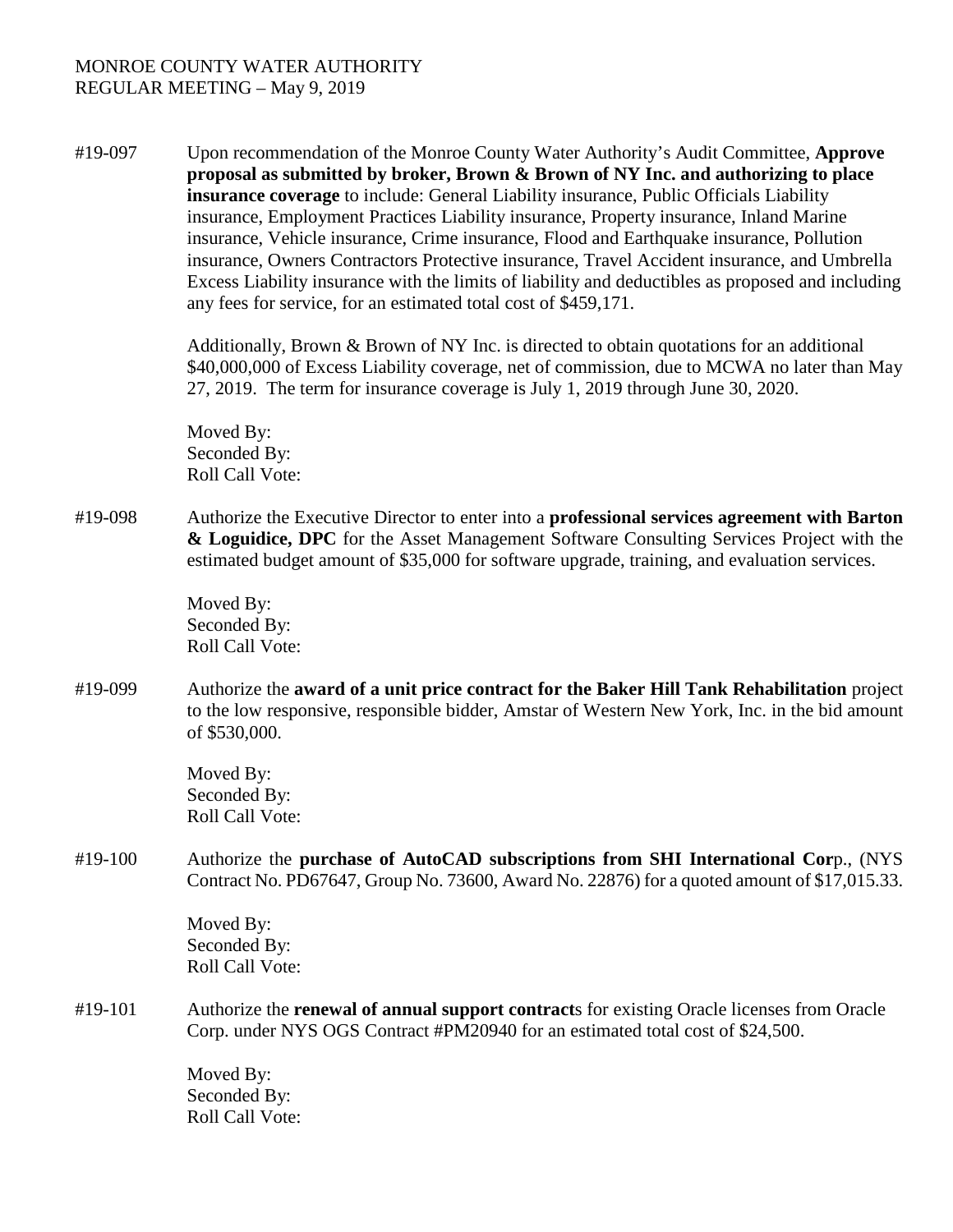#19-102 Authorize the **use of Automotive Parts and Supplies Contract BP #0312-16**, (SAP Contract #4700007341) held by the County of Monroe (currently awarded to Nu-Way Auto Parts) for various parts and supplies for MCWA vehicles at an estimated cost of \$50,000 to be ordered as needed, through the current contract period ending April 30, 2020.

> Moved By: Seconded By: Roll Call Vote:

#19-103 Authorize a **unit price contract award for the purchase of Mechanical Joint Fittings & Accessories** from low responsive, responsible bidder, Core & Main, LP in the bid amount of \$102,337.73 based on estimated quantities. This is a one-year unit price contract with the option to renew for up to four additional one-year terms upon mutual consent.

> Moved By: Seconded By: Roll Call Vote:

#19-104 Authorize **bid award for the purchase of one 2019 Genie Trailer-Mounted Z-Boom Man Lift, Model TZ50** from the low responsive, responsible bidder, Skyworks Equipment, in the bid amount of \$46,400.

> Moved By: Seconded By: Roll Call Vote:

#19-105 Authorize the **use of Monroe County Contract #0911-18** (#4700007496) currently awarded to Davis-Ulmer, to provide labor and materials related to the Authority's Fire Sprinkler System, Flushing and Fire Head Replacement project at an estimated cost to not exceed \$51,750.

> Moved By: Seconded By: Roll Call Vote:

#19-106 The Members of the Authority expressly make the following determinations for all awards of Procurement Contracts made during this meeting: (i) the proposed awardee has been found to be responsible; (ii) the proposed awardee complied with the State Finance Law provisions regarding Permissible Contacts (as defined in the Authority's Procurement Disclosure Policy); (iii) the proposed awardee has (or will prior to the final award being effective) complied with the State Finance Law provisions that require disclosure of all information required to be in the Authority's Solicitation Materials (as such term is defined in the Authority's Procurement Disclosure Policy); and (iv) the procurement process did not involve conduct that is prohibited by the Public Officers Law, the Authority's Procurement Disclosure Policy, and the Authority's Code of Ethics and Conflict of Interest Policies.